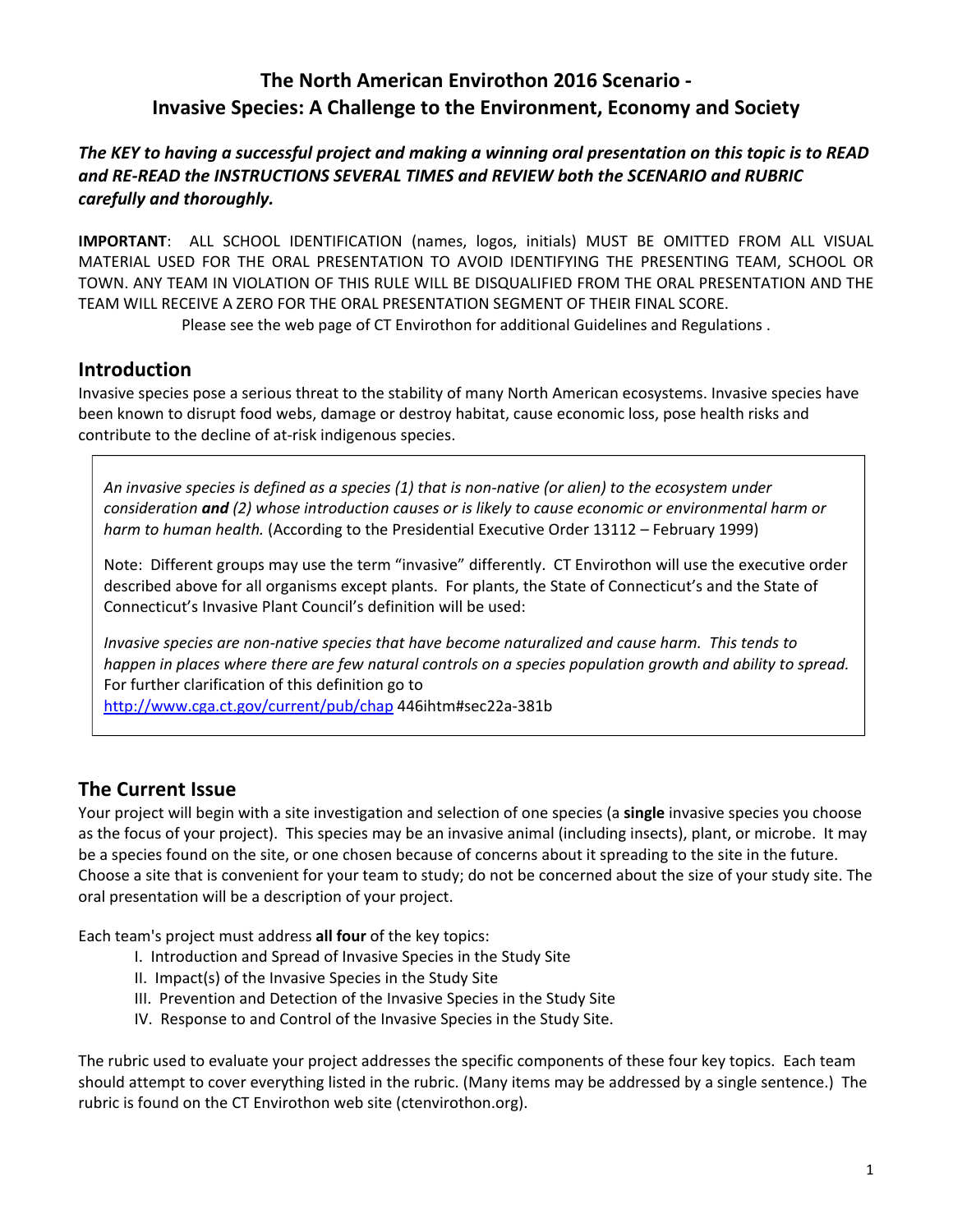I. Introduction and Spread of Invasive Species in the Study Site:

- 1. Define clearly the **GOALS** of the project
- 2. Description of site (DO NOT IDENTIFY YOUR LOCATION!) includes a MAP of the site and a
	- (a) description of your invasive species, including its scientific name, physical characteristics, host (if appropriate), origin and means of introduction to the US
		- (b) description of the habitat at your site (for example: mature deciduous forest, young forest, conifer forest, grassland, wildflower meadow, wet meadow, old field, shrubland, freshwater marsh, swamp, pond, river, rocky shoreline, estuary, coastal marsh, orchard, agricultural field, etc.)
- 3. Clarify whether your selected species is currently known, or not yet known, at the site. Identify what your primary focus will be (e.g., detect and prevent its introduction to the site; manage it on site; control its spread from the site, etc.)
- 4. **Site Assessment**: describe how you completed the site assessment by explaining how you determined if there is an invasive species already on the site or if there is the potential for an invasive species to become established at the site.

### II. Impact(s) of the Invasive Species in the Study Site

Some impacts of invasive species are quickly evident, while the full impact of other species may take years to develop. Impacts that involve either interactions among multiple species or impacts that are easily seen only after a population of invaders has built up a large population may initially go unnoticed. When considering impacts, you may also wish to consider risk factors that affect the likelihood of spread and of successful establishment in new locations.

Factors that can be used to assess risk of invasion include:

- 1. distance/proximity to the study site from a site already containing the invasive species
- 2. landscape corridors/patterns that allow for or promote the spread of the invader
- 3. natural or human disturbances that may assist spread of the invader
- 4. environmental characteristics (site conditions or the presence of other species) that assist or promote the establishment of an invasive species (for example: many invasive plants favor bare soil; the presence of ash trees create a habitat for the Emerald Ash Borer )

Factors 1, 2 and 3 would pose a greater risk for dispersal of the species, and factor 4 would assist with allowing the invader to become established with or without involvement of a natural or human disturbance. The impact of any or all of these factors would contribute to the **probability** of invasion.

#### III. Prevention and Detection of the Invasive Species in the Study Site

An invasive species management cycle has four components: prevention, detection, response and control.

To **prevent** a species from being introduced it is important to fully understand the numerous pathways by which it may be introduced to your study site.

Once an invasive species has already entered a new environment, the next part of the cycle is **detection**. It is important to quickly detect the species to ensure that there is a rapid response to prevent its further spread and establishment. There are standard monitoring techniques that help with detection of a new species in an environment. In addition, educating the public on the invasive species can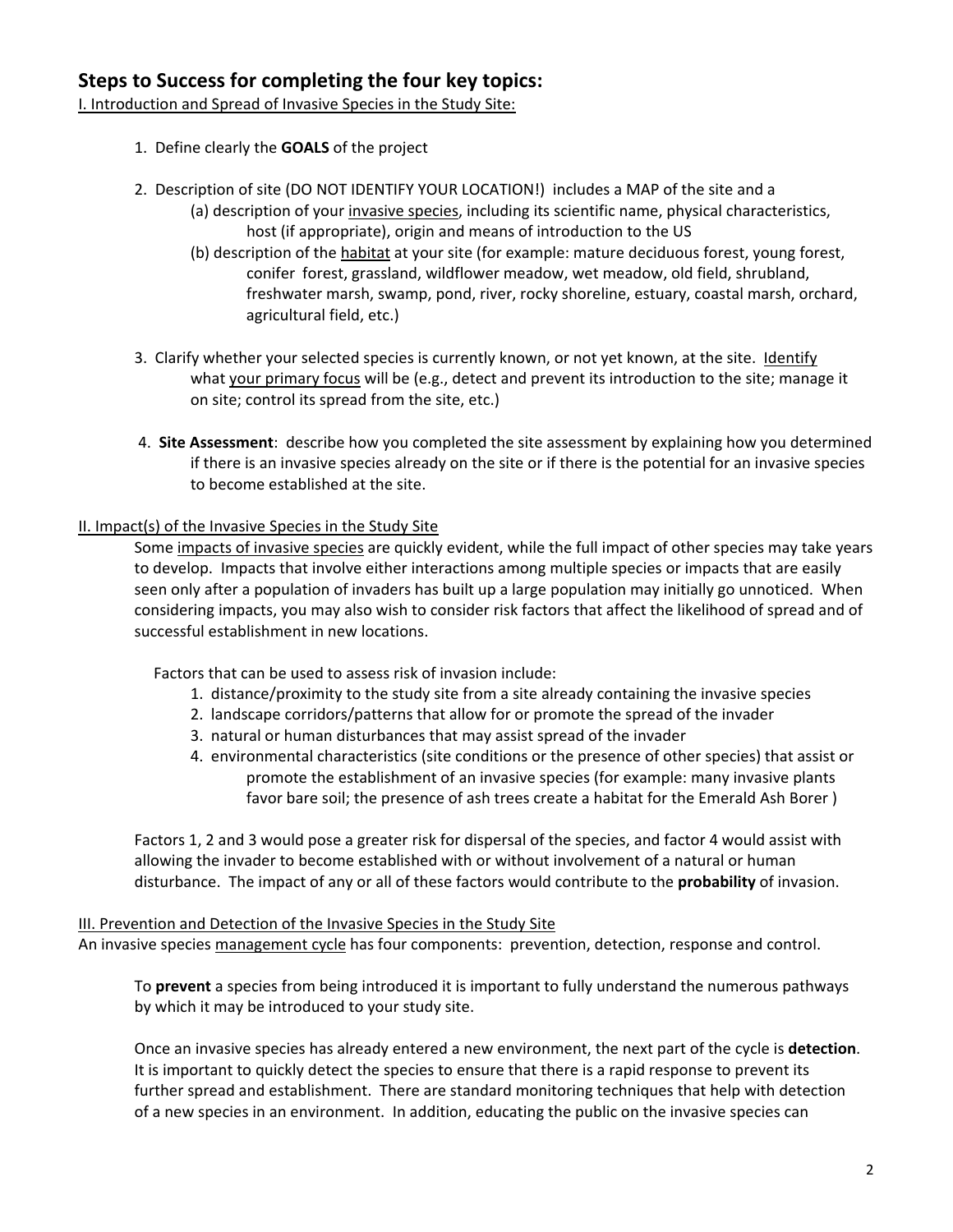provide valuable data for research into detecting the spread or establishment of an invasive species into a new area.

### IV. Response and Control of the Invasive Species in the Study Site:

Management of the species already at the study site should be focused on methods of control, how those methods could be implemented, costs of implementing the control and who should be involved in the management plan. Management plans for species not yet present on the site may be more heavily weighted toward prevention and detection, and include having a rapid response plan in place.

- 1. The management plan options for your site differ depending on (1) whether your selected species is already present at the site or (2) if your concern is that the site is likely to be invaded by your selected species in the future. If your site already has your selected invasive species present, the focus of your project would be to control and contain the species, or if possible/feasible move towards eradication of the species at the site. If eradication is not an end goal for the site this should be mentioned. If your site doesn't currently have an infestation of your selected species, the focus of your project would be description of continued surveillance of the property and steps to be taken for a rapid response action to the discovery of the invasive species on the property.
- 2. When you think about managing invasive species, consider the impacts that your management activities may have on the ecosystem (including impacts to native species, soil and water resources, etc.). You may want to consider the Best Management Plan (BMP) or the Integrated Pest Management (IPM) approach.

 Best Management Practices (BMPs) and Integrated Pest Management (IPM) are management practices that take into consideration the entire biological system in which they operate by analysis of the species present and the environmental and geologic features which function to influence those species. These management plans strive to achieve their goals with the *least* disruption of the environment.

**Best Management Practices (BMPs),** are a structured management tool used to meet a specific objective, usually to prevent the pollution of an environment. They can even be a component of landscape‐level strategies to conserve biodiversity. For invasive species they describe ways to manage land or activities to manage or reduce a population or prevent the introduction or spread of an invasive species. These practices protect your family's health, but also help protect the other land uses such as recreation, animal habitat, fisheries, and agriculture. Best management practices are usually simple and low tech, and benefit everybody.

**Integrated Pest Management (IPM**, is a process you can use to solve pest problems while minimizing risks to people and the environment. IPM can be used to manage all kinds of pests anywhere—in urban, agricultural, and wildland or natural areas. Integrated pest management (IPM) is an ecosystem‐based strategy that focuses on long‐term prevention of pests or their damage through a combination of techniques such as biological control, habitat manipulation, modification of cultural practices, and use of resistant varieties. Pesticides are used only after monitoring indicates they are needed according to established guidelines, and treatments are made with the goal of removing only the target organism. Pest control materials are selected and applied in a manner that minimizes risks to human health, beneficial and non-target organisms, and the environment.

3. In considering the resources needed to manage the invasive species at the study site, you may wish to consider the items listed below.